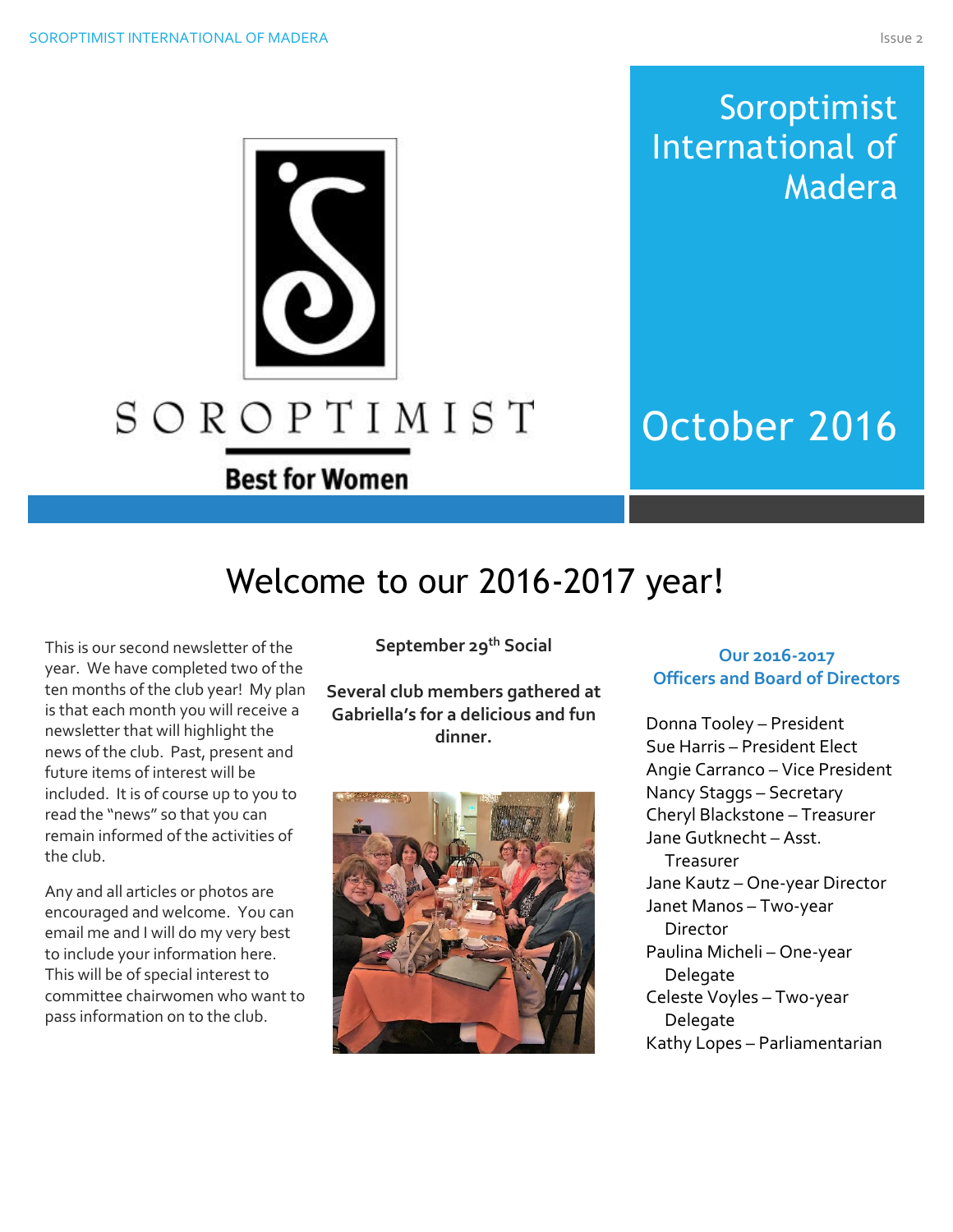### **Dream It, Be It Career Support for Girls Conference**

Our committee began meeting in July to start the planning process for our Fall 2016 Dream It, Be It Conference.

This conference is aimed at young women age  $14 - 18$ . There are no limits on where the young ladies go to school or live. Please invite any young woman you know to attend.

Our conference will be held on Saturday, November 5, 2016 at the Department of Social Services building on Yosemite Ave. We will begin our day at 8:30 am and complete the conference at 2:30 pm.

Along with curriculum provided by Soroptimist International, we will once again include yoga and Zumba for some active FUN! For more information, please contact Sue Harris at [saharris54@att.net](mailto:saharris54@att.net)

We are very pleased to announce that we have once again secured a \$1,000 grant from the Central California Women's Conference and are also partnering with the Community Action Partnership of Madera County to provide this conference at no cost to the participants.

:



Saturday, November 5, 2016 8:30 am – 2:30 pm

# What's Been Happening?

- Our program on September 15 was presented by Degi Bray from the Madera Chamber of Commerce. Devi updated us on the activities and opportunities provided by the Chamber. Our club is a member of the Madera Chamber of Commerce.
- On Setember 22 our program was presented by very our own Janet Manos. We helped Janet do a run through of a game she was presenting at the District III meeting in Tulare. Janet is District III Director for the 2016-2018 term! The game was called Broken Squares, this a great team building activity.
- On Thursday, September 15 we held our first quarterly birthday celebration for the women at Shunammite Place. A good time was had by all as we enjoyed coloring and refreshments. We had 5 birthdays to celebrate. If you have questions about Shunammite Place contact Celeste Voyles.
- On Saturday, September 24 we participated in the District III meeting in Tulare. Information was shared on many topics which included membership, fundraising, public awareness and program. We received awards for: 2015-2016 Club Giving at the Dream Believers level, participation in the 2015-2016 Live Your Dream Award program, a 2015- 2016 Certificate of Appreciation to honor our efforts to increase SIA's collective impact and for our 2015-2016 Dream It, Be It Conference. Our club president, Dinna Tooley presented information on how we manage our background checks for those of us working directly with youth. Bijal Luhar, one of our Dream It, Be It youth advisory committee members, gave a short talk on how the 2015 DI,BI conference impacted her life.
- On Thursday, October 13 Kathy Lopes presented updates information on the SIA Working with Youth training and Mr. Gonzalez, Madera Unified School District Superintendent presented an update on how things are going in MUSD.